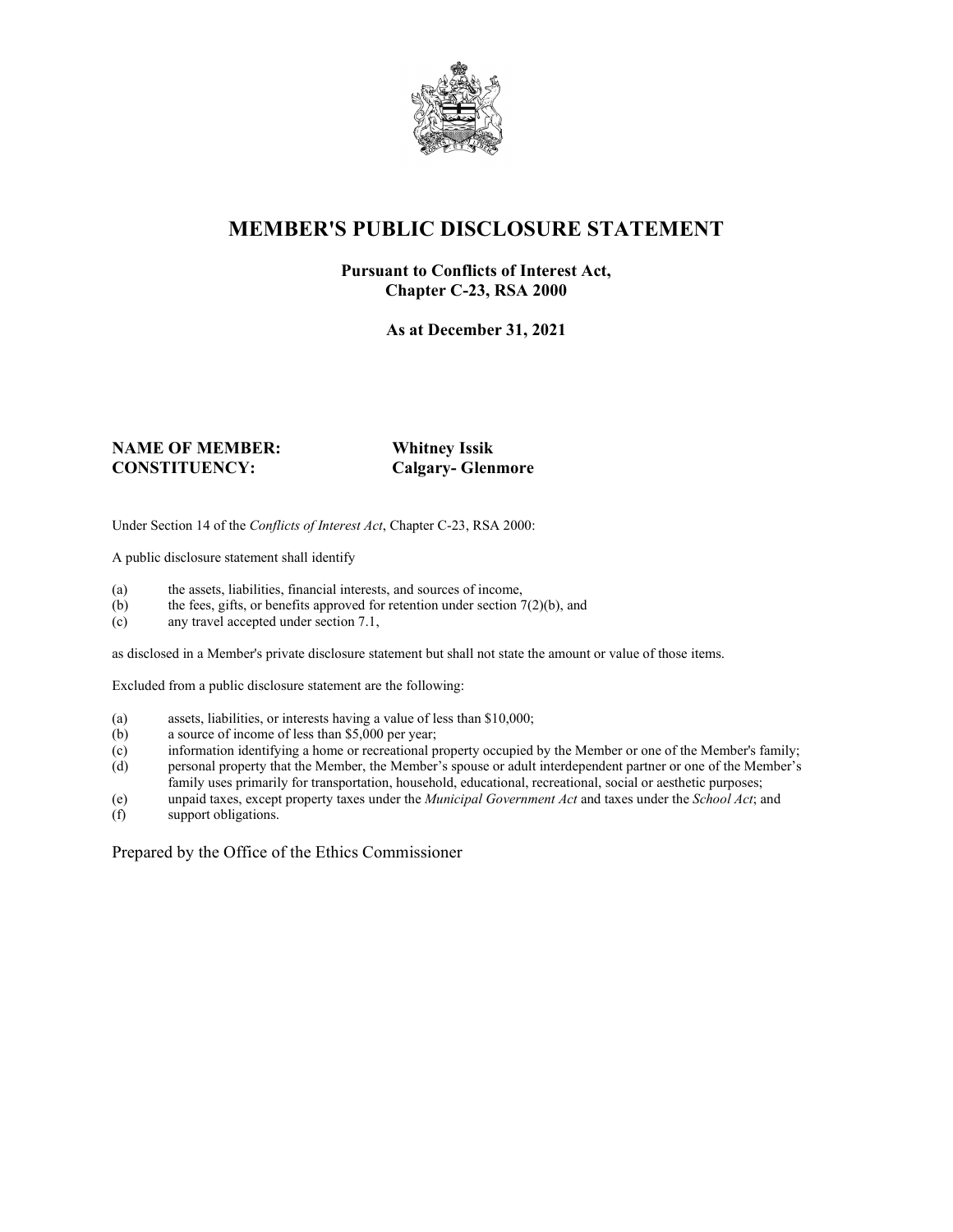### **PUBLIC DISCLOSURE STATEMENT FOR Whitney Issik**

### **FORM 1: MEMBER (Whitney Issik)**

| <b>INCOME</b>                                                                                   |                                                                         |
|-------------------------------------------------------------------------------------------------|-------------------------------------------------------------------------|
| <b>Source</b>                                                                                   | <b>Nature of Income</b>                                                 |
| <b>Province of Alberta</b>                                                                      | MLA Indemnity and Allowance                                             |
| <b>Jewellery</b> store                                                                          | Dividends                                                               |
| <b>ASSETS</b>                                                                                   |                                                                         |
| <b>Real Property</b>                                                                            | Primary Residence<br><b>Recreational Property</b>                       |
| <b>Bank, Trust Company or Other Financial</b><br><b>Institution</b>                             | Scotia Bank                                                             |
| <b>Publicly Traded Securities (stocks and bonds)</b><br>and Registered Retirement Savings Plans | Held in a blind trust approved by the Ethics<br>Commissioner of Alberta |
| <b>Canada Savings Bonds, Guaranteed</b><br><b>Investment Certificates</b>                       | n/a                                                                     |
| <b>Mutual Funds</b>                                                                             | n/a                                                                     |
| <b>Annuities and Life Insurance Policies</b>                                                    | Equitable Life                                                          |
| <b>Pension Rights</b>                                                                           | n/a                                                                     |
| <b>Other Assets</b>                                                                             | n/a                                                                     |
| <b>Gifts and Personal Benefits</b>                                                              | n/a                                                                     |
| <b>Travel on Non-commercial Aircraft</b>                                                        | n/a                                                                     |
| <b>LIABILITIES</b>                                                                              |                                                                         |
| <b>Mortgages</b>                                                                                | n/a                                                                     |
| <b>Loans or Lines of Credit</b>                                                                 | Scotiabank                                                              |
| <b>Guarantees</b>                                                                               | n/a                                                                     |
| Other                                                                                           | n/a                                                                     |
| <b>FINANCIAL INTERESTS</b>                                                                      |                                                                         |
| n/a                                                                                             |                                                                         |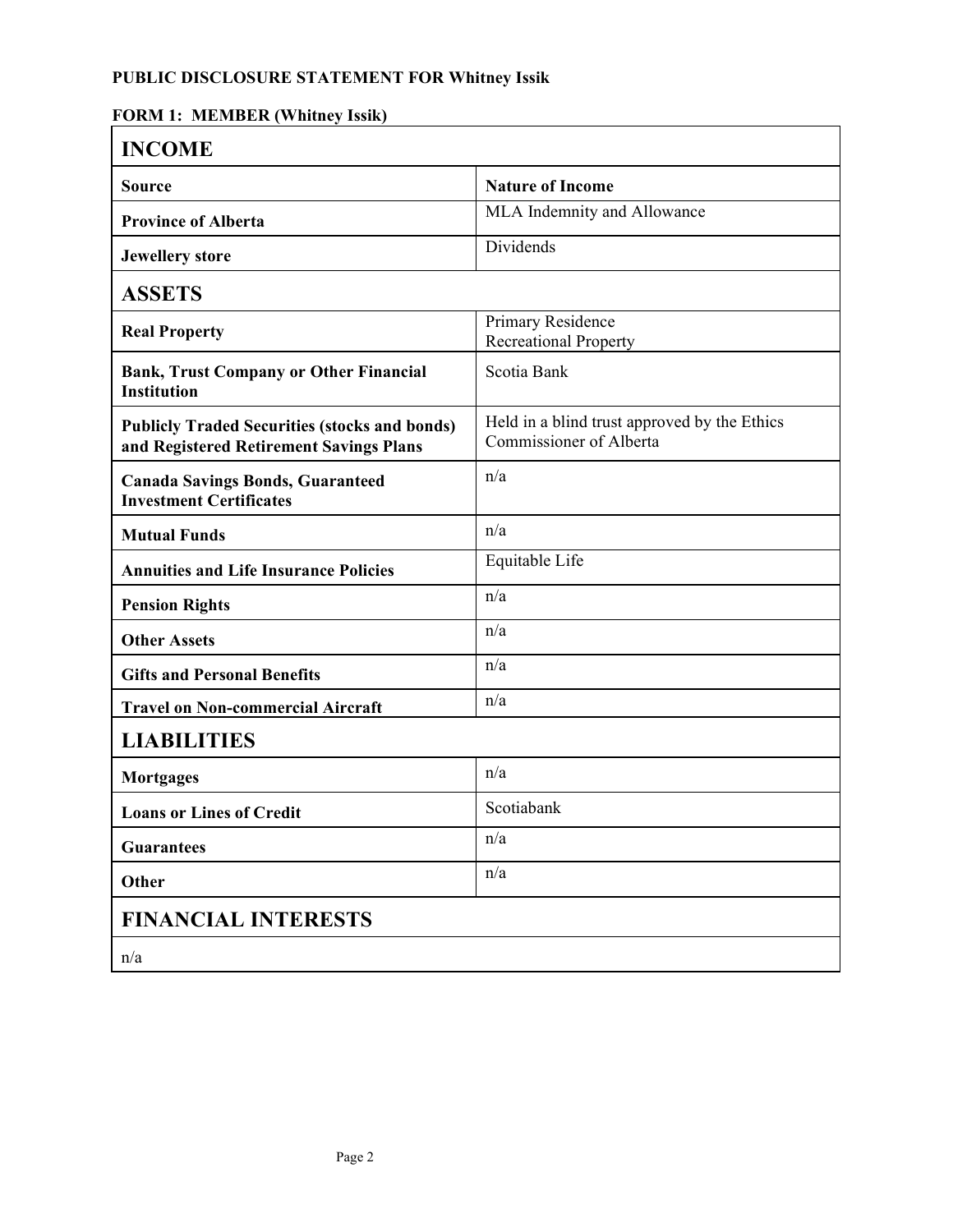# **PUBLIC DISCLOSURE STATEMENT FOR Whitney Issik**

### **FORM 2: MEMBER'S SPOUSE/ADULT INTERDEPENDENT PARTNER (Athanassios Issik)**

| <b>INCOME</b>                                                                                   |                                            |  |
|-------------------------------------------------------------------------------------------------|--------------------------------------------|--|
| Source                                                                                          | <b>Nature of Income</b>                    |  |
| Jewellery Store                                                                                 | Dividends                                  |  |
| <b>ASSETS</b>                                                                                   |                                            |  |
| <b>Real Property</b>                                                                            | Primary Residence: Joint with Spouse       |  |
| <b>Bank, Trust Company or Other Financial</b><br><b>Institution</b>                             | Joint with Spouse                          |  |
| <b>Publicly Traded Securities (stocks and bonds)</b><br>and Registered Retirement Savings Plans | Alphabet Inc, Apple Inc., CNRL, Home Depot |  |
| <b>Canada Savings Bonds, Guaranteed</b><br><b>Investment Certificates</b>                       | n/a                                        |  |
| <b>Mutual Funds</b>                                                                             | n/a                                        |  |
| <b>Annuities and Life Insurance Policies</b>                                                    | Equitable Life                             |  |
| <b>Pension Rights</b>                                                                           | n/a                                        |  |
| <b>Other Assets</b>                                                                             | n/a                                        |  |
| <b>Gifts and Personal Benefits</b>                                                              | n/a                                        |  |
| <b>LIABILITIES</b>                                                                              |                                            |  |
| <b>Mortgages</b>                                                                                | n/a                                        |  |
| <b>Loans or Lines of Credit</b>                                                                 | Scotia                                     |  |
| Guarantees                                                                                      | n/a                                        |  |
| <b>Other</b>                                                                                    | n/a                                        |  |
| <b>FINANCIAL INTERESTS</b>                                                                      |                                            |  |
| Jewellery Store                                                                                 |                                            |  |